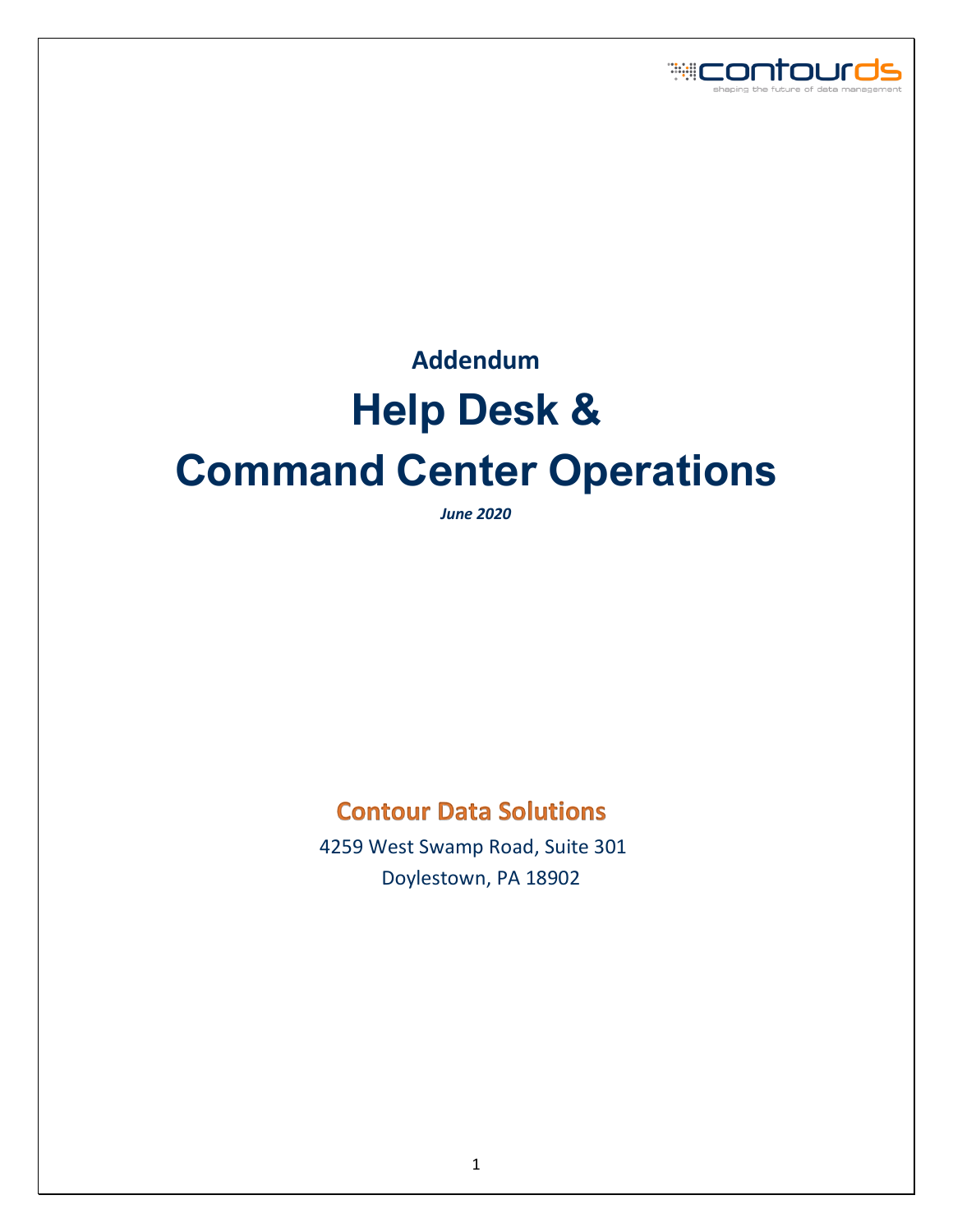This Help Desk and Command Center Operations Addendum (this "Addendum") is subject to and part of the Contour Master Cloud and Managed Services Agreement (the "Agreement") between Contour Data Solutions LLC ("Contour") and Customer. Any capitalized terms that are not defined in this Addendum shall have the meanings set forth in the Agreement. Contour shall provide the applicable help desk services to Customer as provided in an applicable Service Order Signed by both parties (the "Help Desk Services").

**WEDNTOUR** 

# **1. Performance Tracking/Reporting**

- **a.** Contour shall provide a monthly management report of request statuses and service support delivery. Report metrics will be mutually agreed upon by Customer and Contour and documented as part of the finalized standard operating procedures and RACI document.
- **b.** Support Tiers
	- (1) Tier 1 support means support provided during the first contact with a user requesting support.
	- (2) Tier 2 support means support provided during the initial escalation of an unresolved issue to a general engineer or subject matter expert.
	- (3) Tier 3 support means support provided by a senior engineer.

# **2. Reporting Guidelines**

- **a.** Contour will provide agent availability through a Customer-provided, Contour-supported standard or contact phone number. All incident requests reported to Contour through such methods will be acknowledged and responded to within the service level agreement ("SLA") below. The incident will be logged and either resolved or prioritized and escalated.
- **b.** Incidents and requests may also be communicated by email or the Cinch Portal and will be either resolved or prioritized and escalated within 15 minutes of the acknowledgement of the incident or request during coverage hours or next day for requests received.
- **c.** Contour will may commercially reasonable best efforts to respond to system outage or other emergency issues as expeditiously as possible. In the case of multiple service requests made to Contour simultaneously, we will analyze and address requests sequentially while working with the main contact at Customer to ensure requests are assigned the proper priority.

# **3. Tier 1 Help Desk Support Services**

**a.** The Help Desk Services include support for Contour-supported desktop software, remote user connectivity, password administration, and desktop hardware. This Help Desk Services are available Monday to Friday, 7AM to 7PM ("Support Hours"), unless otherwise agreed upon in the applicable Service Order.

# **4. Tier 2 Command Center Operation Support Services**

**a.** Tier 2 support may manage strategic partners and manufacturers reasonably determined by Contour. Tier 2 support is available to resolve issues that Tier 1 cannot resolve within the initial resolution SLA. Contour resources providing Tier 2 support will also determine whether issues need to be escalated to Tier 3 and for managing follow-up with Customer. Tier 2 support is available 24/7/365.

# **5. Tier 3 Engineering Support Services**

**a.** Tier 3 support is available 24/7/365. These engineers will be engaged to provide support as needed as reasonably determined by Contour.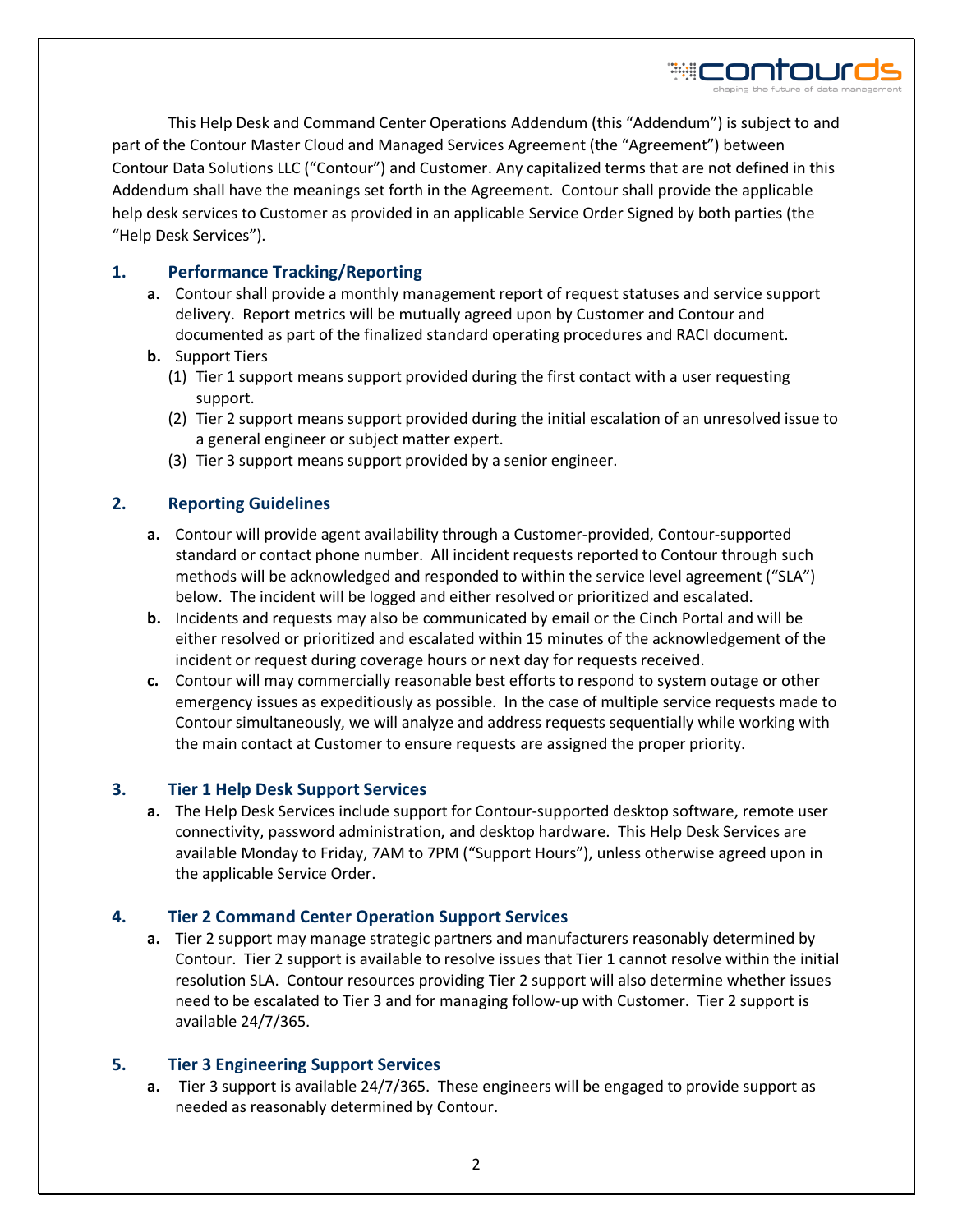

# **6. Standard Operating Procedures**

**a.** Customer will cooperate with Contour as reasonably necessary for Contour to provide the Help Desk Services in a timely fashion. Contour shall not be responsible for any delays or failure to meet any service level attributable to Customer's failure to provide timely assistance or information or Customer's failure to communicate timeline decisions to Contour. Prioritization levels associated with specific events, business requirements, and other criteria designated by Customer will be mutually agreed upon in "Standard Operating Procedures" and maintained in the Contour system. The Standard Operating Procedures will clearly communicate the prioritization matrix, which will be mutually agreed upon by Customer and Contour that governs the escalation and issue management process. Supported application and hardware lists will be maintained and mutually agreed upon with the Standard Operating Procedures. Response Center request system configuration and call flow are defined with escalation and communication policies as well.

#### **7. Non-Supported Technologies**

**a.** Contour may at its discretion provide support for devices, software and other technologies that are not part of Contour's standard support offerings. Such support, if provided, is made on a commercially reasonable effort basis and the service levels described in this Addendum shall not apply to such support.

#### **8. Modifications**

**a.** This Addendum, including the service levels below, is subject to modifications in response to changes in technology services and support needs. Modifications will be agreed upon in writing by both Contour and Customer and may be included in a Service Order.

#### **9. Service Level Agreement**

#### **a. Response and Incident Management SLA for Help Desk Services**

(1) "Initial Response" means an initial acknowledgment of the request and a commencement of evaluation or resolution.

| <b>Priority</b>      | <b>Status</b> | <b>Time</b><br><b>Action</b>               |                                | <b>Escalation</b> |
|----------------------|---------------|--------------------------------------------|--------------------------------|-------------------|
| <b>P1 - Critical</b> | unassigned    | <b>Initial Response</b>                    | 15 minutes                     | <b>Help Desk</b>  |
| P <sub>1</sub>       | assigned      | Helpdesk escalates to Tier 2<br>15 minutes |                                | NOC Tier 2        |
| P <sub>1</sub>       | assigned      | Tier 2 calls Engineer                      | 30 minutes                     | Engineering       |
| P <sub>1</sub>       | assigned      | <b>Crisis Management Process</b>           | 1 hour                         | <b>CRISIS</b>     |
| <b>Priority</b>      | <b>Status</b> | <b>Action</b>                              | <b>Time</b>                    |                   |
| P2 - High            | unassigned    | Initial Response                           | 15 minutes<br><b>Help Desk</b> |                   |
| P <sub>2</sub>       | assigned      | 1 hour<br>Helpdesk escalates to Tier 2     |                                | NOC Tier 2        |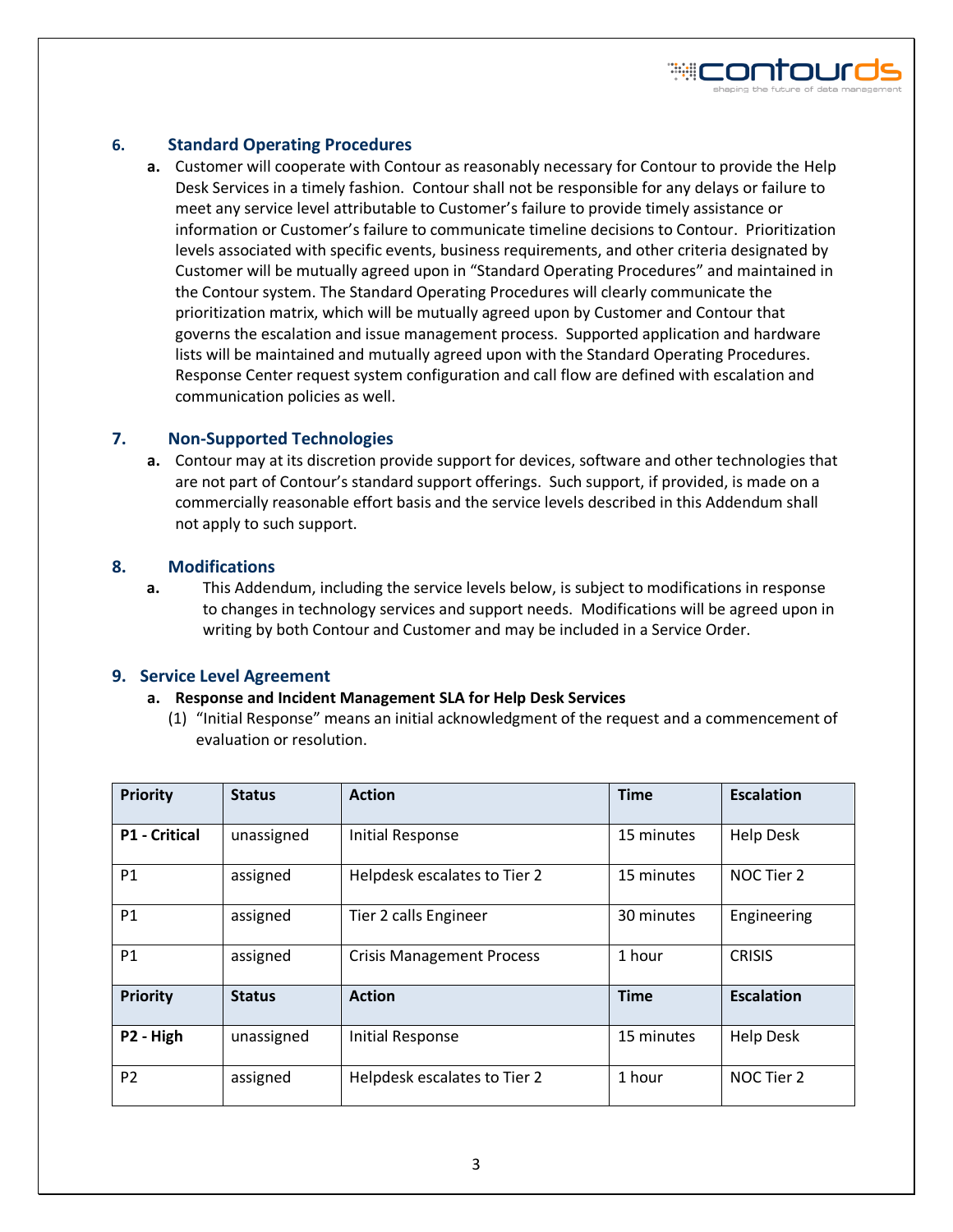

| P <sub>2</sub>  | assigned      | Tier 2 calls Engineer             | 4 hours               | Engineering       |
|-----------------|---------------|-----------------------------------|-----------------------|-------------------|
| <b>Priority</b> | <b>Status</b> | <b>Time</b><br><b>Action</b>      |                       | <b>Escalation</b> |
| P3 - Low        | unassigned    | Initial Response                  | 15 minutes            | <b>Help Desk</b>  |
| P <sub>3</sub>  | assigned      | Helpdesk escalates to Tier 2      | 8 hours<br>NOC Tier 2 |                   |
| P <sub>3</sub>  | assigned      | Tier 2 calls Engineer<br>24 hours |                       | Engineering       |

# **Priority Definitions**

| <b>Priority Level</b> | <b>Criteria</b>                                                                                                                                                                                                                                                 |
|-----------------------|-----------------------------------------------------------------------------------------------------------------------------------------------------------------------------------------------------------------------------------------------------------------|
| <b>Priority 3</b>     | Minor adverse impact to end user use of product. For example, the issue impacts only<br>1 user or is not replicable.                                                                                                                                            |
| <b>Priority 2</b>     | Use of product is severely impaired or degraded preventing major functions from<br>being performed by end user.                                                                                                                                                 |
| <b>Priority 1</b>     | Unplanned Service Interruptions and/or any circumstance where the end user is<br>unable to access or use the product or when significant and substantial adverse<br>operational impact occurs preventing any useful work from being done for multiple<br>users. |

#### **b. Knowledge Management SLA**

(1) Will ensure that historical information is captured and accessible to support the resolution of both existing and future incidents in accordance with the following:

|                      | <b>Commitment Level</b>                                    |      |
|----------------------|------------------------------------------------------------|------|
|                      | Knowledge Management   Ticket information updates          | 100% |
| Knowledge Management | Monthly Management report will be delivered<br>each month. | 100% |

# **10. Customer Responsibilities**

#### **a. Customer is solely responsible for:**

(1) Designating a qualified liaison between itself and Contour, to provide the names of persons (and alternatives) responsible for technical, administrative and contact matters.